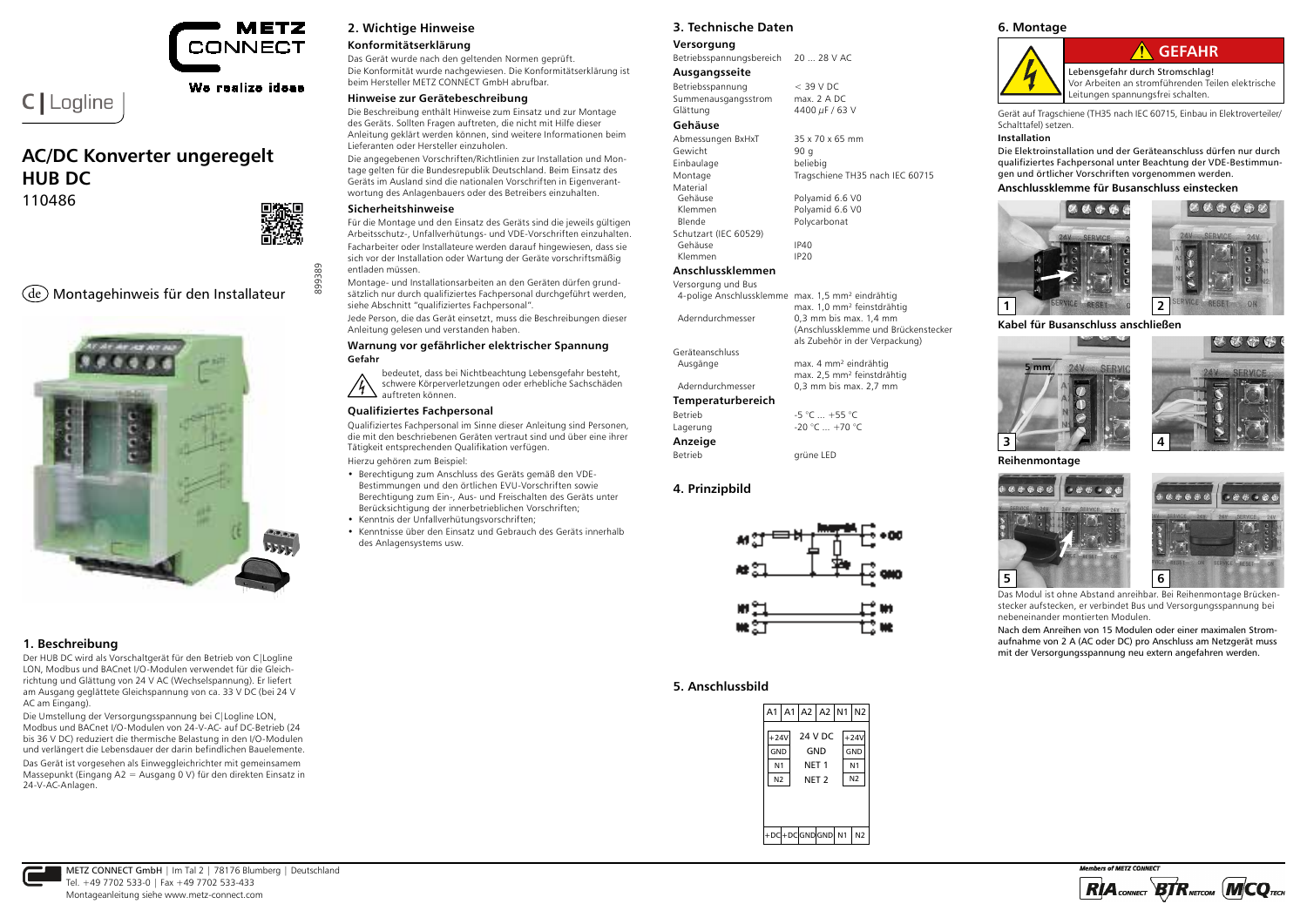

#### We realize ideas

# **AC/DC Converter unregulated HUB DC**

110486

C | Logline



899389

### $\text{en}$ ) Mounting note for the installer



#### **1. Description**

The HUB DC is used as DC ballast to operate C|Logline LON, Modbus and BACnet I/O modules to rectify and smooth 24 V AC (alternating voltage). It supplies at the output a smoothed direct voltage of about 33 V DC (with 24 V AC at the input).

To convert the supply voltage of C|Logline LON, Modbus and BACnet modules from 24 V AC operation to DC operation (24 to 36 V DC) will reduce the thermal load in the I/O modules and extend the service life of the included components.

The device is designed as half-wave rectifier with common earth point (input A2 = output 0 V) to be directly used in 24 VAC systems.

#### **2. Declaration of Conformity**

The device was tested according to the applicable standards. Conformity was proofed. The declaration of conformity is available at the manufacturer BTR NETCOM GmbH.

#### **Notes Regarding Device Description**

These instructions include indications for use and mounting of the device. In case of questions that cannot be answered with these instructions please consult supplier or manufacturer. The indicated installation directions or rules are applicable to the Federal Republic of Germany. If the device is used in other countries it applies to the equipment installer or the user to meet the national directions.

#### **Safety Instructions**

Keep the applicable directions for industrial safety and prevention of accidents as well as the VDE rules.

Technicians and/or installers are informed that they have to electrically discharge themselves as prescribed before installation or maintenance of the devices.

Only qualified personnel shall do mounting and installation work with the devices, see section "qualified personnel".

The information of these instructions have to be read and understood by every person using this device.

#### **Symbols**

Warning of dangerous electrical voltage **Danger**

means that non-observance may cause risk of life,  $/4$ grievous bodily harm or heavy material damage.

#### **Qualified Personnel**

Qualified personnel in the sense of these instructions are persons who are well versed in the use and installation of such devices and whose professional qualification meets the requirements of their work.

#### This includes for example:

- Qualification to connect the device according to the VDE specifications and the local regulations and a qualification to put this device into operation, to power it down or to activate it by respecting the internal directions.
- Knowledge of safety rules.
- Knowledge about application and use of the device within the equipment system etc.

**3. Technical data**

### **Supply**

Operating voltage range 20 to 28 V AC **Output**

Operating voltage < 39 V DC Total current for all outputs max. 2 A DC<br>Smoothing 4400  $\mu$ F / 63 4400  $\mu$ F / 63 V

#### **Housing**

| Dimensions WxHxD               | 35 x 70 x 65 mm (1.4 x 2.8 x 2.6 in.) |
|--------------------------------|---------------------------------------|
| Weight                         | 90 g                                  |
| Mounting position              | any                                   |
| Mounting                       | standard rail TH35 per IEC 60715      |
| Material                       |                                       |
| Housing                        | Polyamide 6.6 V0                      |
| Terminal blocks                | Polyamide 6.6 V0                      |
| Cover plate                    | Polycarbonate                         |
| Type of protection (IEC 60529) |                                       |
| Housing                        | IP40                                  |
| Terminal blocks                | IP20                                  |
|                                |                                       |

**Terminal blocks** Supply and  $4$  pole to

| supply and bus        |                                                  |
|-----------------------|--------------------------------------------------|
| 4 pole terminal block | max. AWG 16 (1.5 mm <sup>2</sup> ) solid wire    |
|                       | max. AWG 18 (1.0 mm <sup>2</sup> ) stranded wire |
| Wire diameter         | min. 0.3 mm up to max. 1.4 mm                    |
|                       | (terminal block and jumper plug are              |
|                       | included to each packing unit)                   |
| Module connection     |                                                  |
| Input/Output          | max. AWG 12 (4.0 mm <sup>2</sup> ) solid wire    |
|                       | max. AWG 14 (2.5 mm <sup>2</sup> ) stranded wire |
| Wire diameter         | min. 0.3 mm up to max 2.7 mm                     |
| Protective circuitry  | polarity reversal protection of                  |

 $(4.0 \text{ mm}^2)$  solid wire max. AWG 14 (2.5 mm<sup>2</sup>) stranded wire<br>Wire diameter min 0.3 mm up to max 2.7 mm un to max 2.7 mm operating voltage polarity reversal protection of supply and bus

#### **Temperature range**

| Operation      | $-5$ °C to $+55$ °C |
|----------------|---------------------|
| Storage        | -20 °C to +70 °C    |
| <b>Display</b> |                     |
| Operation      | green LED           |

#### **4. Wiring Diagram**



#### **5. Connection Diagram**

| 24 V DC<br>$+24V$<br>$+24V$<br>GND<br>GND<br>GND<br>N <sub>1</sub><br>N <sub>1</sub><br>NET <sub>1</sub><br>N <sub>2</sub><br>N <sub>2</sub><br>NET <sub>2</sub> |  | A1 A1 A2 A2 N1 N2 |  |  |
|------------------------------------------------------------------------------------------------------------------------------------------------------------------|--|-------------------|--|--|
|                                                                                                                                                                  |  |                   |  |  |
|                                                                                                                                                                  |  |                   |  |  |
|                                                                                                                                                                  |  |                   |  |  |

#### **6. Mounting**



Mount the module on standard rail (TH35 per IEC 60715 in junction boxes and/or on distribution panels).

#### Installation

Electric installation and device termination shall be done by qualified persons only, by respecting all applicable specifications and regulations.







Connect the cable for bus supply





Mounting in series





The module can be mounted side-by-side without space in between. Use the jumper plug to connect bus and supply voltage when the modules are mounted in series.

The maximum number of modules connected side-by-side is limited to 15 or to a maximum power consumption of 2 Amps (AC or DC) per connection to the power supply. For any similar block of additional modules a separate connection to the power supply is mandatory.